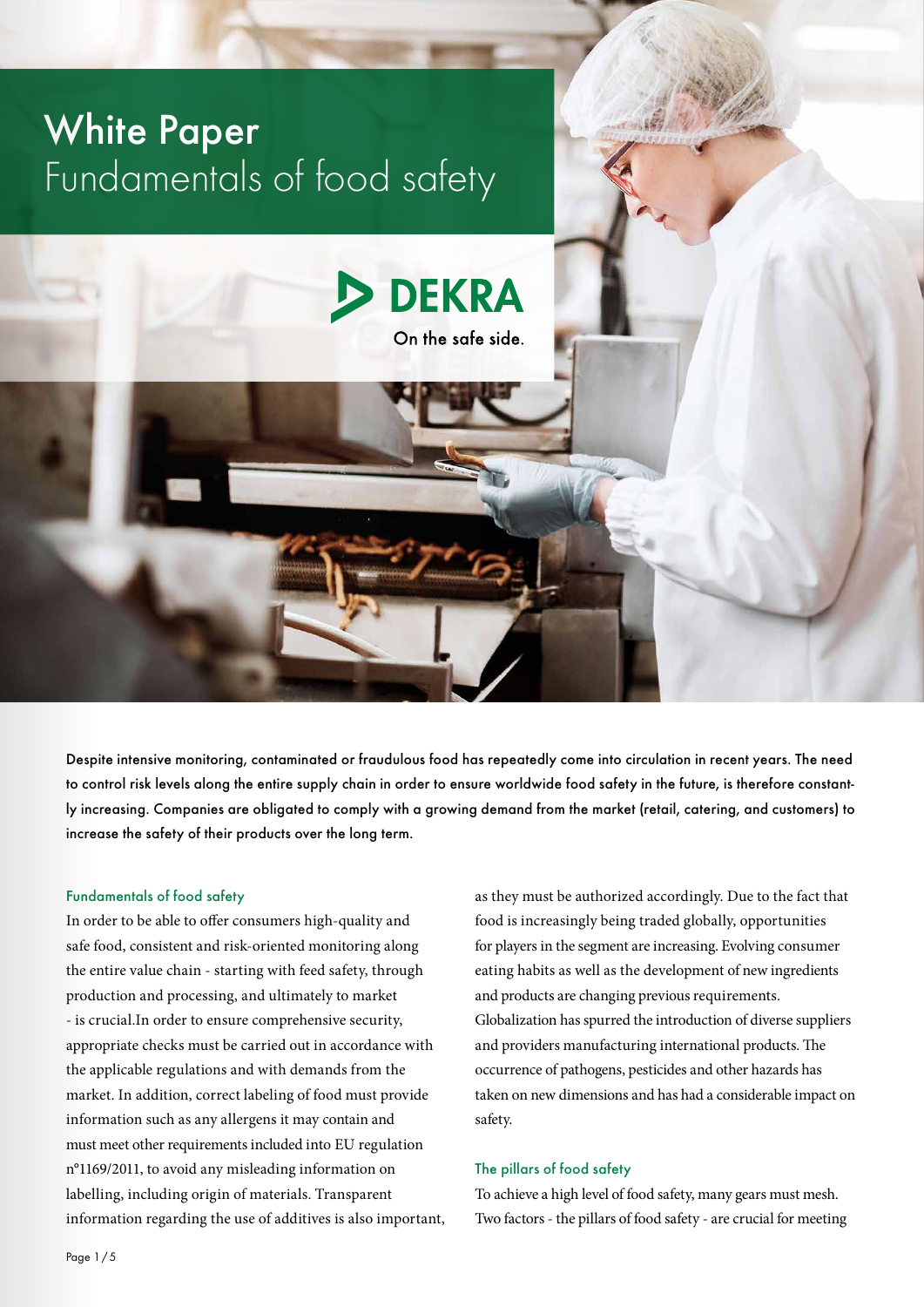the requirements: self-monitoring and official surveillance.

- The self-monitoring system allows irregularities to be reported directly by producers. This allows an immediate reaction to possible dangers.
- Official monitoring primarily serves as a "control of selfmonitoring" and is based on national and international standards and legal requirements.



Self-monitoring is the foundation of food safety. Hygiene and certification play a major role.

# Food hygiene

Based on the HACCP (Hazard Analysis and Critical Control Points) concept, the hygiene regulation (No. 852/2004) provides mandatory guidelines for all food operators in the EU. It lists all necessary hygiene regulations for the production, processing and distribution of food. Compliance with hygiene regulations must be ensured at all times. This is the only way companies can guarantee high quality and avoid possible health hazards or other negative effects from their products.

Special facilities for food industry hygiene provide services to neutrally and independently monitor company compliance with the specified hygiene regulations.

### Certifications in the food sector

In addition to proper hygiene, the inspection and control of not only the ingredients used but also process and final products plays an important role. Companies must prove that they only use food and products from legal sources and that the entire value-added chain is transparently and comprehensibly documented.

Food businesses must also submit a hazard analysis and demonstrate the monitoring of critical control points by means of limit values. [A management system according to](https://www.dekra.com/en/iso-22000/)  [ISO 22000](https://www.dekra.com/en/iso-22000/) offers the optimal basis to help companies identify and, if necessary, control their entire production and delivery environment. In addition, the FSSC standard offers security for the areas of packaging, transport and storage.

As an independent certification body, we offer the verification of compliance with necessary standards as well as the implementation of the specified guidelines and issue the corresponding certificates.

#### The seven basic principles of food safety

In Europe, seven basic principles apply in order to ensure the optimum safety of products and serve as a guide for the inspection of food businesses.

The separation of risk assessment and risk management



Corporate responsibility



**Traceability** 





Basic principles of food safety

Transparent risk communication

The independent scientific risk assessment



The precautionary principle

Page 2/5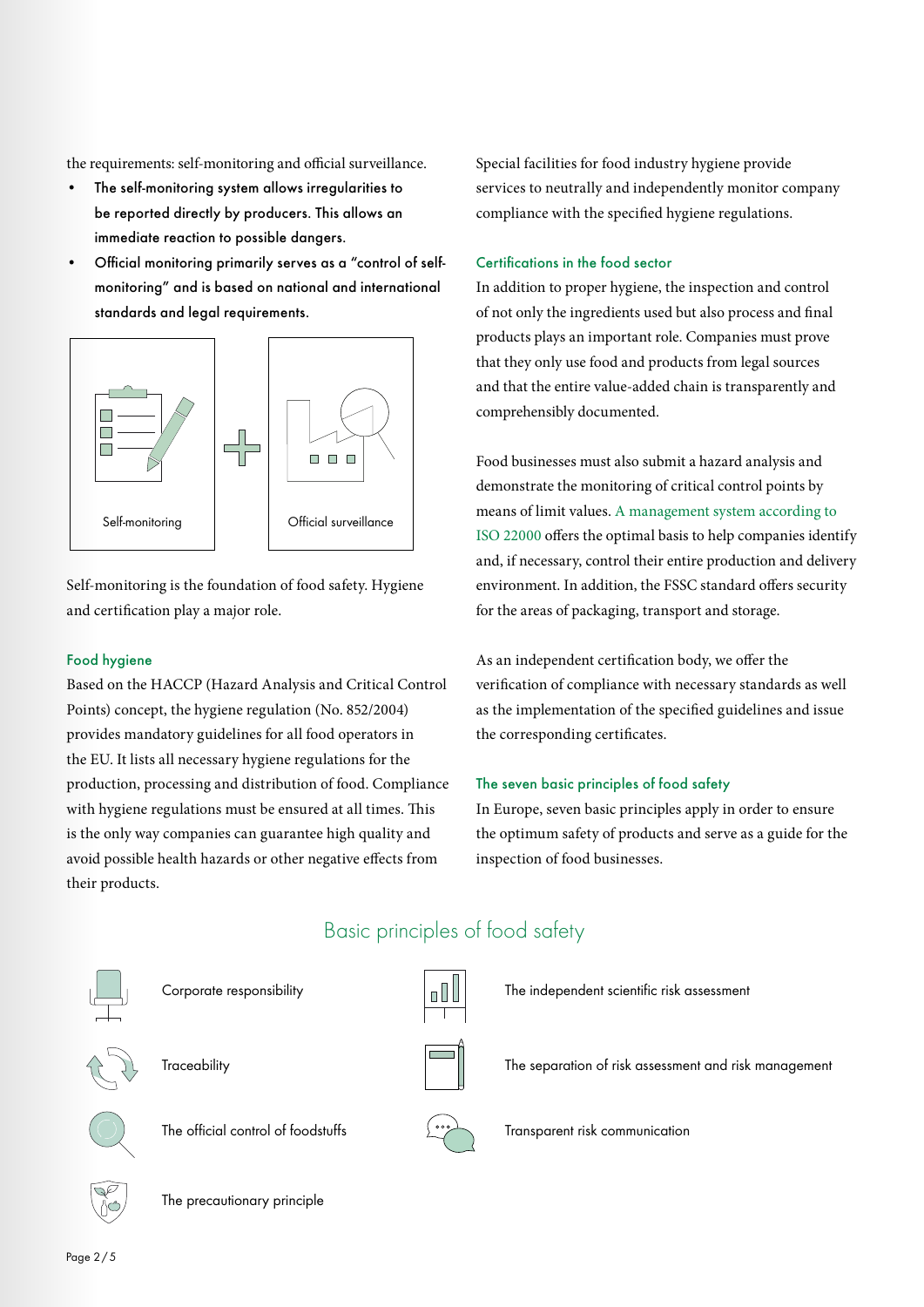### What happens in case of irregularities?

If irregularities occur, they must be reported immediately. This is where risk communication between the member countries via the Rapid Alert System for Food and Feed (RASFF) comes into play. These notifications contain all important information on the type of product, its origin, the production and distribution channels, the risk it poses, and the measures taken.

At the same time, appropriate warnings are published on the Internet in order to avoid further distribution of the critical foods and provide notification of possible recall actions.



# Some food standards at a glance

### • ISO 22000

The [ISO 22000](https://www.dekra.com/en/iso-22000/) standard focuses primarily on the identification, evaluation and control of all potential food safety hazards. Thus, the standard provides the optimal basis for the establishment of a management system for food safety and supports the implementation of self-monitoring.

### • FSSC 22000

The FSSC 22000 standard enables companies to reliably demonstrate the effectiveness of their food and feed safety management system. The standard is recognized worldwide and therefore offers better chances in international competition.

### • HACCP

The HACCP concept finds its basis in the international guidelines of the Codex Alimentarius Commission within the Food and Agricultural Organization (FAO). The concept offers a systematic approach to demonstrate the safety and security of both the production and handling of food.

#### • IFS Series

IFS stands for the International Featured Standards (IFS) series - the uniform standards for food and food products. The most relevant standard of this series is IFS Food which is an internationally recognized standard for the certification of food manufacturers. This standard ensures comprehensive quality along the entire production chain and that products conform to the required specifications.

Other IFS standards are:

- IFS Logistics : for storage and transportation
- IFS Broker : for broker / trading activities
- IFS Wholesale / Cash & Carry : for wholesalers, connecting producers and manufacturers, and connecting manufacturers and smaller retailers / caterers

#### • BRCGS Global Standard for Food Safety

With BRCGS for Food Safety, the British Retail Consortium (BRC) defines framework conditions for various sectors of the food chain. It sets clear requirements for food safety and is aimed at food manufacturers who primarily produce products for the British market, but also parts of Asia or the USA.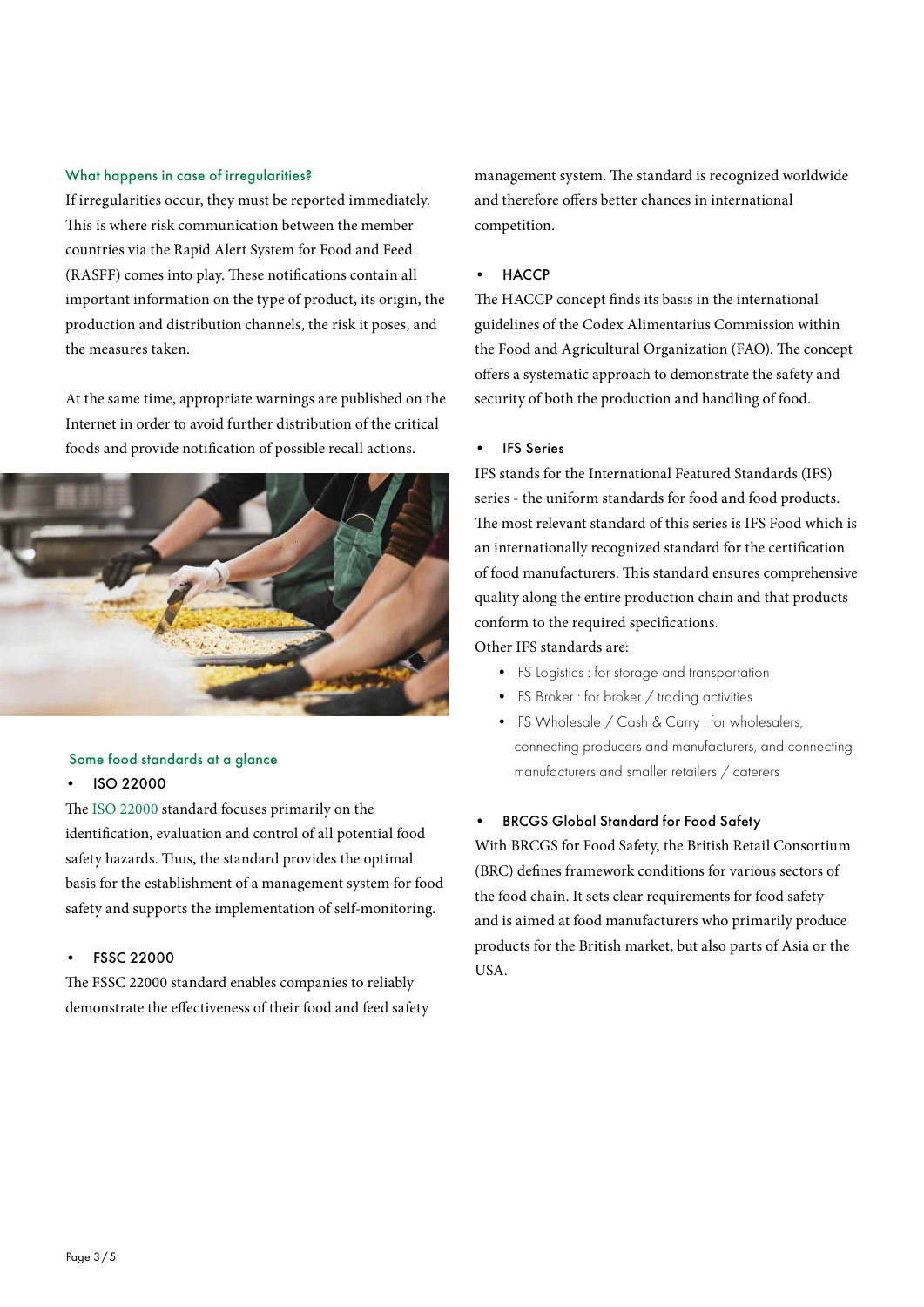|                                 | <b>Focus</b>                                                                                                                   | Aimed at                                                                                                                       |
|---------------------------------|--------------------------------------------------------------------------------------------------------------------------------|--------------------------------------------------------------------------------------------------------------------------------|
| ISO 22000                       | Global standard for food safety management<br>systems                                                                          | all companies that are directly or indirectly involved in the<br>value chain in food production                                |
| <b>FSSC 22000</b>               | Standard to ensure food safety in food<br>production                                                                           | companies within the entire food chain                                                                                         |
| <b>HACCP</b>                    | Risk analysis and critical control points for the<br>production and handling of food                                           | all companies that produce, process or distribute food                                                                         |
| <b>IFS</b> Food                 | Production and processing as well as packaging<br>of loose packed food                                                         | suppliers along the entire food processing chain and<br>companies where unpackaged food is packaged                            |
| <b>BRCGS</b> for<br>Food Safety | Contains the sets of rules for suppliers in the food<br>industry that have been defined as binding by<br>several retail chains | producers of primary products and already processed<br>products, food processors and packaging companies in the<br>food sector |

### The legal framework for food operators in the EU

Food business operators in primary production are subject to the general hygiene rules (good hygiene practice) laid down in Annex I of EU Regulation (EC) No 852/2004, which must be complied with accordingly in order to meet the requirements for adequate food safety. This particularly concerns the protection of primary products from contamination and residues of harmful substances.

Food business operators involved in the production, processing and distribution of food must comply with the general hygiene regulations set out in Annex II of EU Regulation (EC) No 852/2004 including, for example, requirements for the safety of premises, rooms, transport, water supply, staff hygiene and other rules.

Operators who produce, process or distribute food of animal origin are additionally subject to the hygiene requirements

of Regulation (EC) No 853/2004. Establishments producing food of animal origin are in principle required to apply for additional approval.

### How can we support you?

Active over several decades, we are internationally recognized as a neutral and independent testing service provider. We have the comprehensive knowledge and practical experience needed to support our daily testing routine. Our specialists keep track of all developments in food safety and are therefore aware of all progress and every trend. Our deep understanding of the requirements and legal specifications for safety in the feed and food sector makes us the right partner for your project. You can trust us to provide you comprehensive and up-to date information on hygiene regulations and individual standards.

[Are you interested in certification to effectively and sustainably improve food safety in your company?](https://www.dekra.com/en/contact-dekra-audits/) [Talk to our experts today!](https://www.dekra.com/en/contact-dekra-audits/)